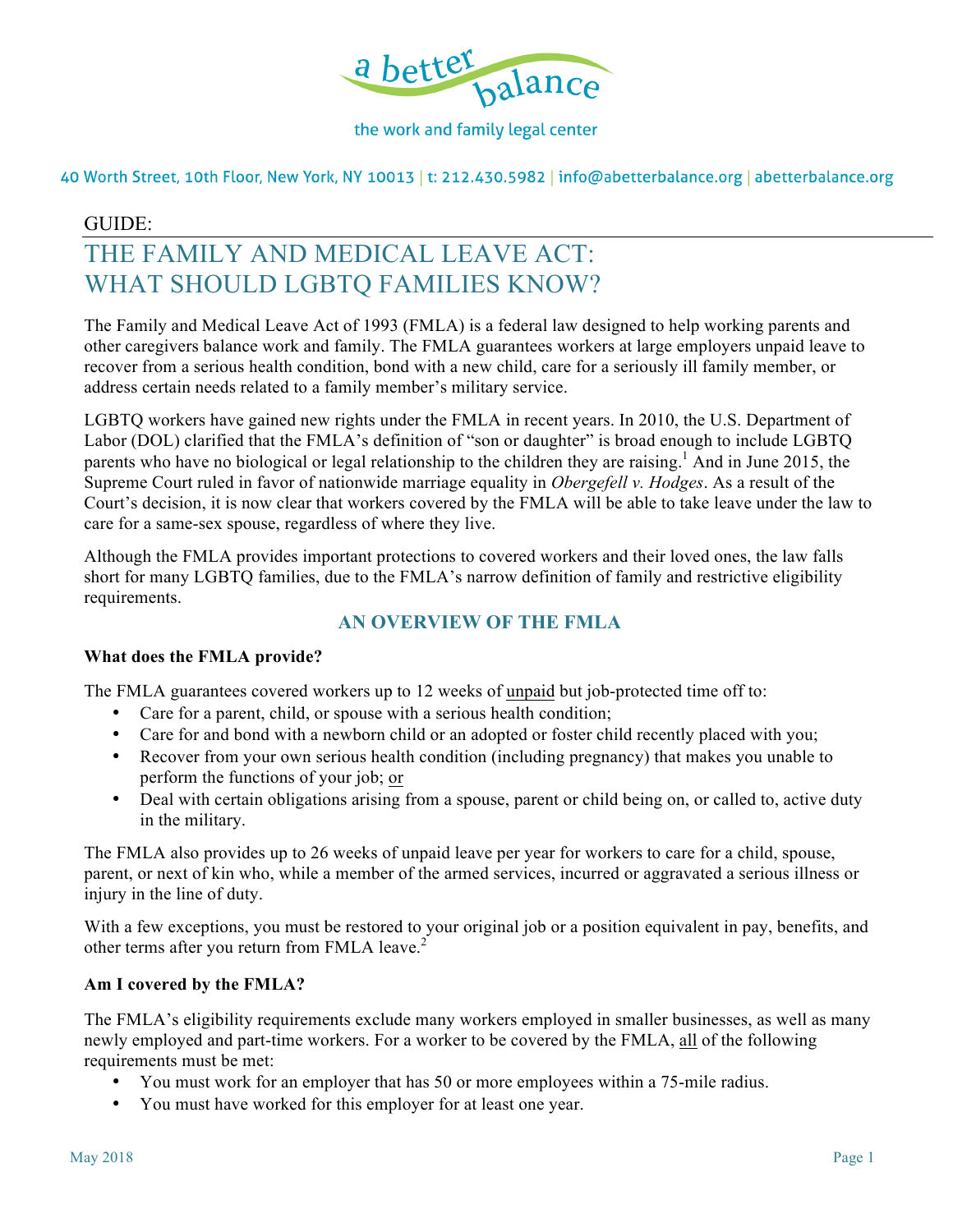

40 Worth Street, 10th Floor, New York, NY 10013 | t: 212.430.5982 | info@abetterbalance.org | abetterbalance.org

• You must have worked at least 1,250 hours for this employer in the 12 months before taking leave.

## **CARING FOR SAME-SEX PARTNERS OR SPOUSES UNDER THE FMLA**

#### **Can I take FMLA leave to care for a same-sex spouse?**

Yes. Workers who are legally married to a person of the same sex are eligible to take FMLA leave to care for a same-sex spouse.

## **If I am not married, but have a domestic or civil union partner, can I take FMLA leave to care for my same-sex partner?**

No. Unfortunately, domestic partners and civil union partners are not covered under the FMLA. To date, Congress has not expanded the definition of "spouse" in the law to include domestic or civil union partners, even if individuals in these relationships have the same rights and responsibilities as spouses under state law.<sup>3</sup>

Even if you are not covered by the FMLA, or the law doesn't recognize your civil union/domestic partnership, it's possible that your employer's policies are more generous or another law could be helpful to you. If you need to care for a same-sex partner (either because your partner is seriously ill or related to your partner's military service), we recommend getting in touch with an attorney, legal assistance organization, LGBTQ rights group in your city or state, or A Better Balance to assess whether any other laws could be helpful to you. There is also a growing movement to pass state and local workplace leave laws, and some states have laws providing leave to care for domestic or civil union partners.

# **CARING FOR PARENTS AND CHILDREN UNDER THE FMLA**

#### **How does the FMLA define "son or daughter"?**

A covered worker can take FMLA leave to care for a "son or daughter" with a serious health condition, bond with a new "son or daughter," address certain needs related to the military service of a "son or daughter," or care for a "son or daughter" who was seriously injured while a member of the armed services. The FMLA broadly defines "son or daughter" to include a biological, legally-adopted, or foster child, a stepchild, a legal ward, or a child of a person standing "in loco parentis."

The term "in loco parentis" means one who is acting in the place of a parent. DOL has made it clear that this type of parent-child relationship can include an LGBTQ parent who is raising a child but has no biological or legal relationship to the child.

#### **How do I know if I am standing "in loco parentis" to a child?**

Whether or not you stand "in loco parentis" to a child is fact-specific. The key question is whether you have assumed the role of a parent towards the child and have intended to act as a parent. The FMLA defines "in loco parentis" to include individuals who have day-to-day responsibilities to care for and financially support a child. In 2010, however, DOL clarified that one does not have to provide *both* day-to-day care and financial support in order to stand "in loco parentis" to a child. For example, if you provide daily care for a child with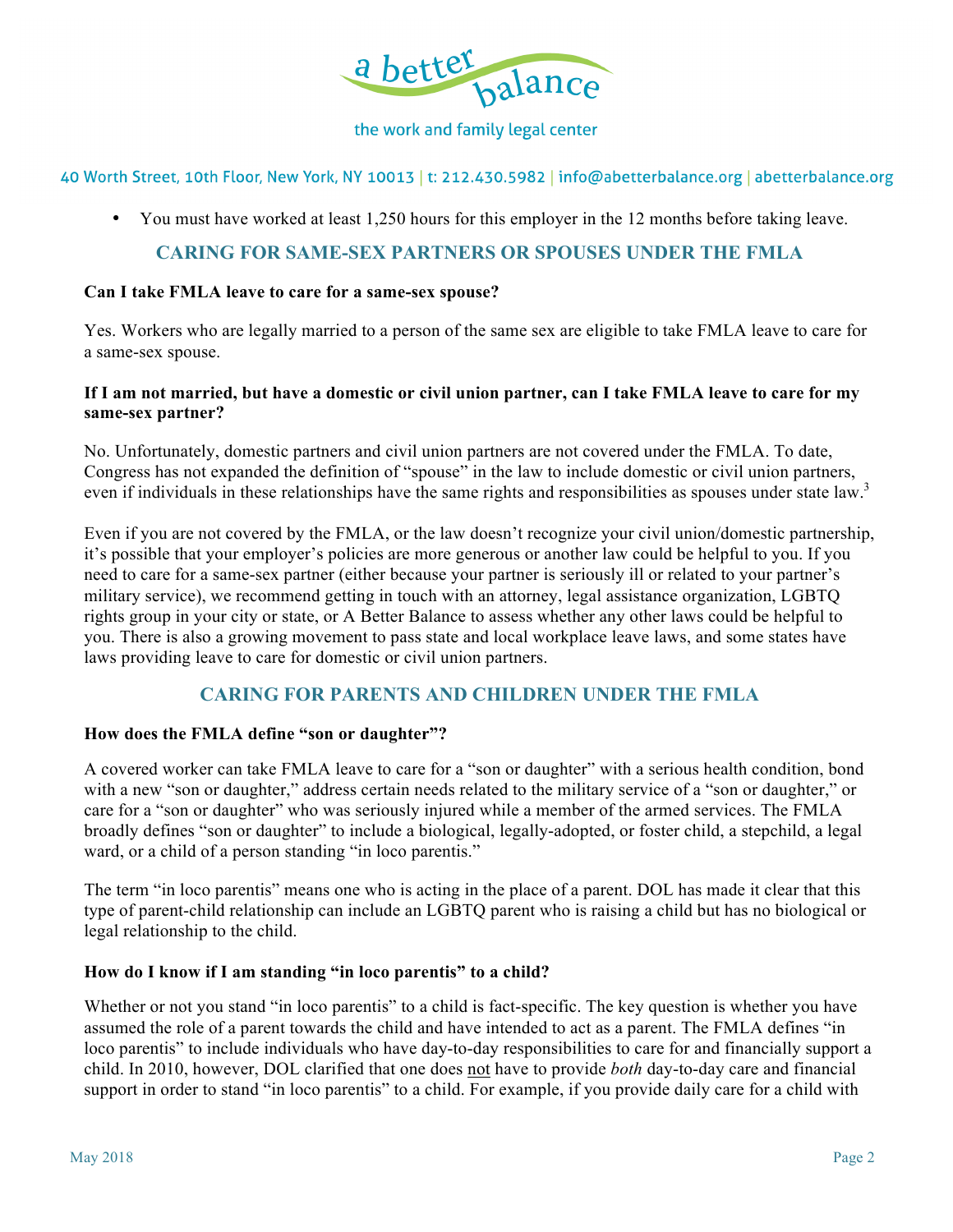

#### 40 Worth Street, 10th Floor, New York, NY 10013 | t: 212.430.5982 | info@abetterbalance.org | abetterbalance.org

whom you have no legal or biological relationship, you may stand "in loco parentis" to the child even if you do not provide financial support.

DOL also explicitly recognized in 2010 that the definition of "in loco parentis" could include same-sex parents. The agency says that "an employee who will share equally in the raising of an adopted child with a same sex partner, but who does not have a legal relationship with the child, would be entitled to leave to bond with the child following placement, or to care for the child if the child had a serious health condition, because the employee stands in loco parentis to the child."<sup>4</sup>

## **If I stand "in loco parentis" to a child and want to take FMLA leave to care for this child, is my employer allowed to ask for proof that we have a family relationship?**

Yes. You may be required to provide reasonable documentation or verification. However, the requirements for documenting that you stand "in loco parentis" to a child are minimal; you only have to give your employer a simple statement asserting that an "in loco parentis" relationship exists.<sup>5</sup>

## **If I am raising a child—who is not biologically or legally related to me—and the child also has a relationship with his or her biological parent(s) and/or stepparent(s), is it possible for me to take FMLA leave to care for the child?**

Yes, if you stand "in loco parentis" to the child, as described previously. The federal government has not restricted the number of parents a child may have under the FMLA.

## **If I am in a same-sex marriage, do I have to prove an "in loco parentis" relationship in order to take leave to care for my stepchild?**

No. If you are legally married to a person of the same sex, you can take FMLA leave to care for your stepchild *without* having to establish that you stand "in loco parentis" to the child.

## **If I was raised by an LGBTQ parent or another individual who is not biologically or legally related to me, is this individual considered a "parent" under the FMLA?**

Yes, if the person acted "in loco parentis" to you when you were a child.

## **If my parent is in a legal same-sex marriage, and I need to take FMLA leave to care for my stepparent, do I have to prove an "in loco parentis" relationship existed with my stepparent during my childhood?<sup>6</sup>**

No. If your parent is legally married to a person of the same sex, you can take FMLA leave to care for your stepparent *without* having to establish that your stepparent stood "in loco parentis" to you when you were a child. $7$ 

# **CARING FOR OTHER LOVED ONES UNDER THE FMLA**

#### **Can I take FMLA leave for loved ones other than my spouse, parent, or child?**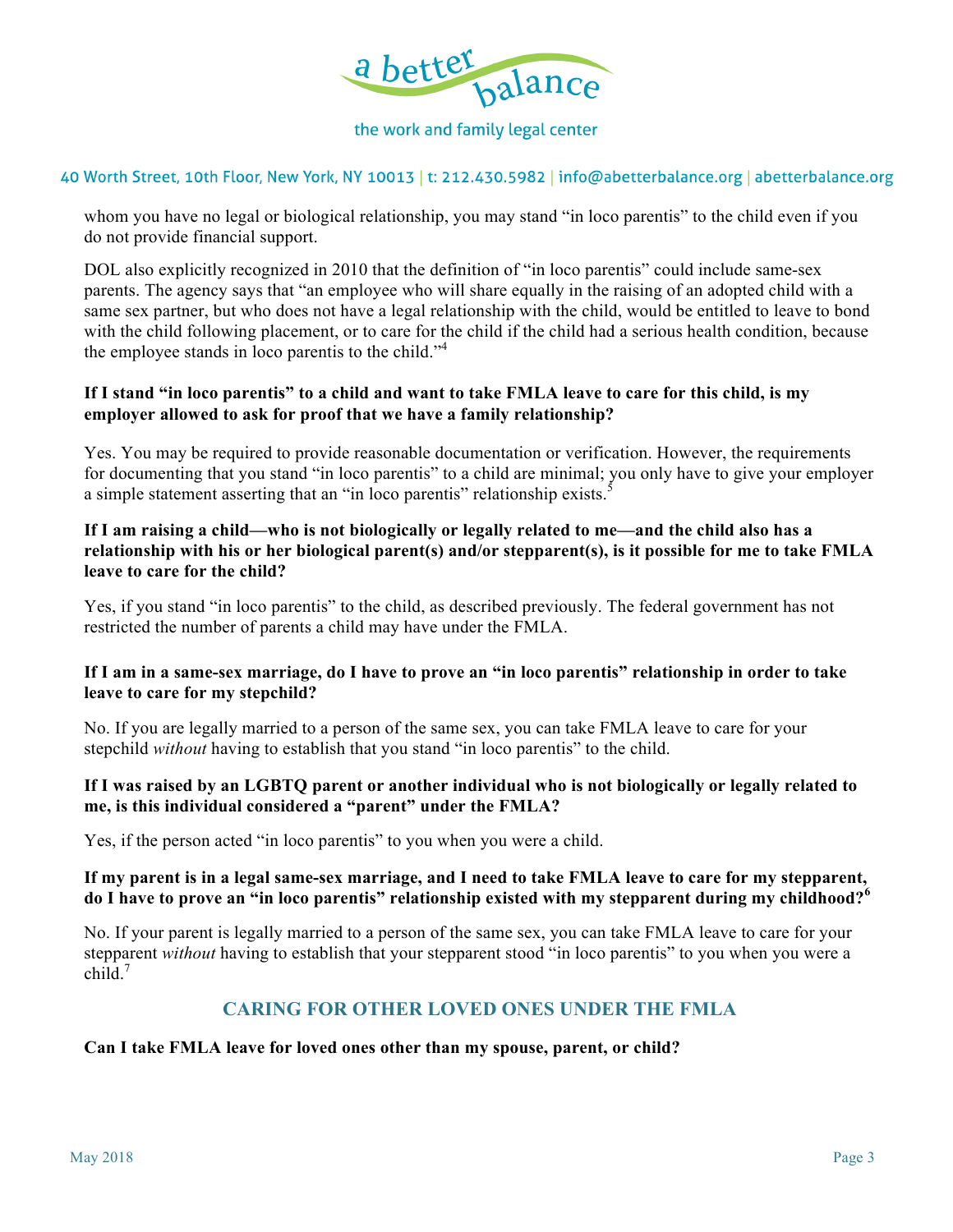

40 Worth Street, 10th Floor, New York, NY 10013 | t: 212.430.5982 | info@abetterbalance.org | abetterbalance.org

No. Unfortunately, other types of family relationships, like parents-in-law, siblings, and other extended family are not covered by the FMLA.<sup>8</sup> The FMLA also does not cover "chosen family members" (individuals who have a close relationship with the worker that are equivalent to a family relationship).

# **TRANSGENDER HEALTH CARE AND THE FMLA**

## **Can I take FMLA leave for transition-related health needs or transgender health care? Can I take FMLA leave to provide transition-related care to a transgender parent, child, or spouse?**

Possibly. Eligible workers can take FMLA leave to care for a spouse, child, or parent with a "serious health condition" or "[b]ecause of a [worker's own] serious health condition that makes the employee unable to perform the functions of the position . . . ." The FMLA defines a covered "serious health condition" as an "illness, injury, impairment or physical or mental condition that involves inpatient care . . . or continuing treatment by a health care provider . . . ."<sup>9</sup> Therefore, transition-related care or other health needs involving an overnight stay in the hospital are likely to qualify for FMLA leave, as this is "inpatient care." Transitionrelated care or other health needs that require you to be out of work for three consecutive days and involve treatment from—or under the supervision—of a health care provider are also likely to qualify for FMLA leave.

Despite this general guidance, determination of whether a "serious health condition" is covered is factspecific and depends on your individual circumstances. In addition, transgender workers or workers who are providing care for a transgender family member should be aware that the FMLA includes a number of requirements around medical certification; it is possible that these certification requirements could reveal a person's transgender status, raising concerns around privacy and employment harassment or discrimination (see page 5 for more on employment discrimination). Therefore, we recommend getting in touch with an attorney, legal assistance organization, LGBTQ rights group in your city or state, or A Better Balance if you need more information about your specific circumstances.

# **STATE FAMILY LEAVE LAWS**

#### **Do any states have laws that expand on the FMLA?**

Yes. Some states have family leave laws that are broader than the FMLA and expand upon the FMLA's purposes, family definitions, and/or coverage criteria. In addition, several states have family leave laws that allow eligible workers to care for same-sex spouses or partners. Depending on eligibility requirements, LGBTQ workers may be able to take family leave under state law to care for a seriously ill same-sex partner or spouse if they work in: California, Colorado, Connecticut, D.C., Hawaii, Maine, New Jersey, New York, Oregon, Rhode Island, Vermont, Washington, or Wisconsin.<sup>10</sup>

Depending on general eligibility requirements, LGBTQ workers may also be able to take family leave under state law to care for and bond with a new child if they work in: California, Connecticut, D.C., Hawaii, Maine, Maryland, Massachusetts, Minnesota, New Jersey, New York, Oregon, Rhode Island, Tennessee, Vermont, Washington, or Wisconsin.<sup>11</sup> Kentucky also has a state law that only provides leave to certain adoptive parents.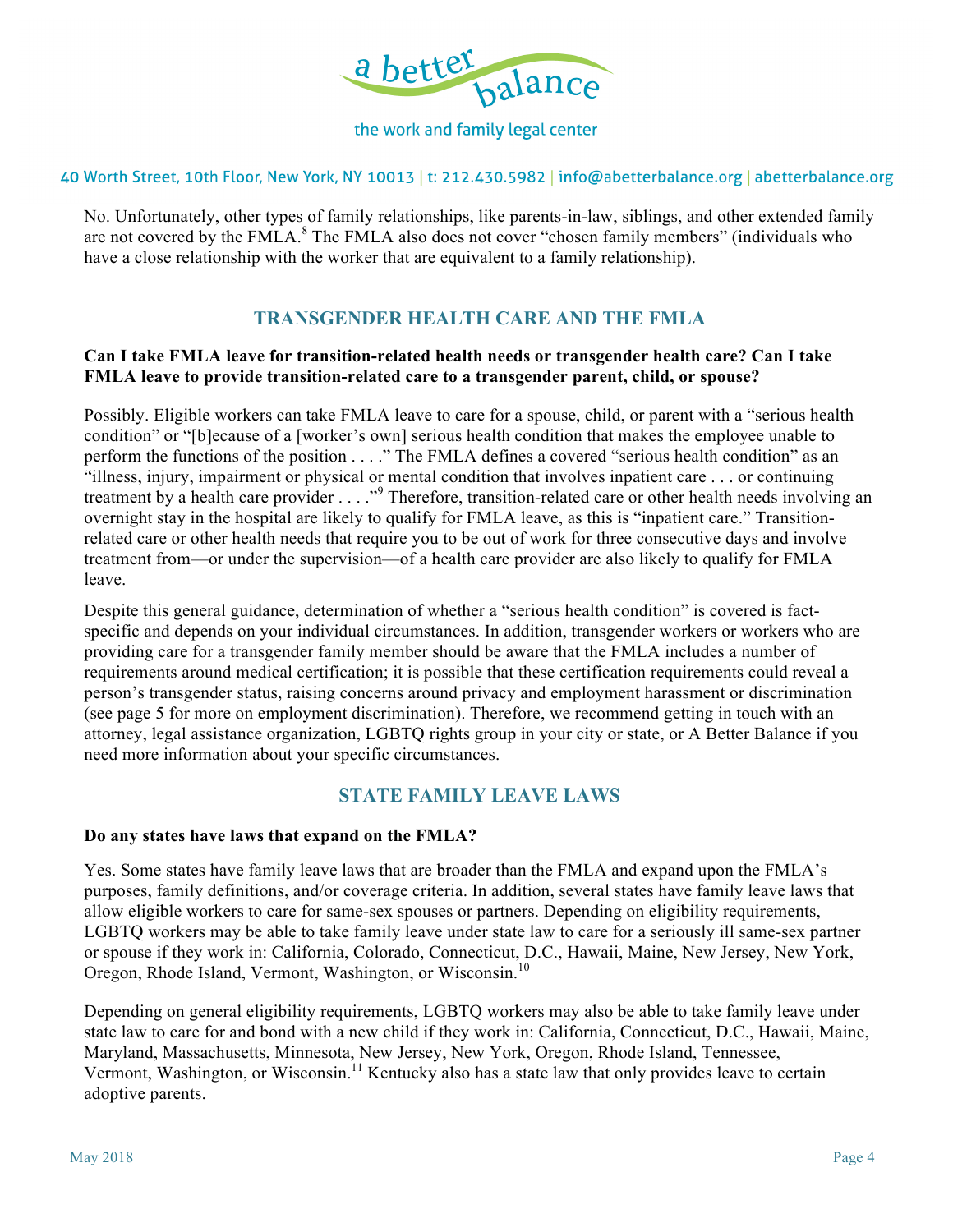

#### 40 Worth Street, 10th Floor, New York, NY 10013 | t: 212.430.5982 | info@abetterbalance.org | abetterbalance.org

Furthermore, four states—California, New Jersey, New York, and Rhode Island—have LGBTQ-inclusive *paid* leave laws that provide partial pay to workers who need time off to bond with a new child or care for a seriously ill loved one, as well to attend to a worker's own serious health needs. Starting in 2020, Washington State and the District of Columbia will both begin providing LGBTQ-inclusive paid leave for addressing a workers' own health, bonding with a new child, or caring for a seriously ill relative. Both New York and Washington State's paid family leave laws also include time off to attend to certain military family needs.<sup>12</sup>

If you take leave under state law for a purpose—or to care for a loved one—not covered by the FMLA, you may be able to take leave under state law and still remain eligible for up to 12 weeks of leave under the FMLA. The interaction between state workplace leave laws and the FMLA can be complex and may depend on your state's particular law. Therefore, we recommend consulting with an attorney or legal services organization for information specific to your circumstances.

## **FMLA ENFORCEMENT AND MORE INFORMATION**

### **I want to take FMLA leave, but I'm worried about how my employer will react. Does the FMLA provide any protection if my employer tries to interfere, retaliate, or discriminate against me?**

The FMLA protects eligible employees from interference with their rights under the law and from retaliation or discrimination for taking leave. Therefore, if you are eligible for FMLA leave and you are fired or demoted because you took protected leave or attempted to take protected leave, the FMLA protects you. But if you are not covered by the FMLA or if your employer takes action against you unrelated to the taking of FMLA leave, the FMLA will not protect you.

Unfortunately, there is no federal law that explicitly prohibits workplace discrimination against LGBTQ employees based on sexual orientation or gender identity. Many states also fail to explicitly protect LGBTQ workers from employment discrimination, which means that disclosing the need to care for LGBTQ family members, acknowledging a same-sex spouse or partner, and/or disclosing one's gender identity could lead to discrimination and harassment. You should check your company's personnel policy, as well as local and state laws, to determine your rights as an LGBTQ employee.<sup>13</sup>

#### **What should I do if I have questions about my rights or a potential violation of the FMLA?**

The information in this fact sheet is not exhaustive or intended to constitute legal advice. It is possible that additional FMLA provisions or rules not described here may apply to your specific circumstances, so we recommend consultation with an attorney, legal services organization, or A Better Balance if you believe your workplace leave rights have been violated.

• If you have questions about your FMLA rights or want to share your story to help advocate for stronger, LGBTQ-inclusive family leave laws, please contact A Better Balance at 212-430-5982.